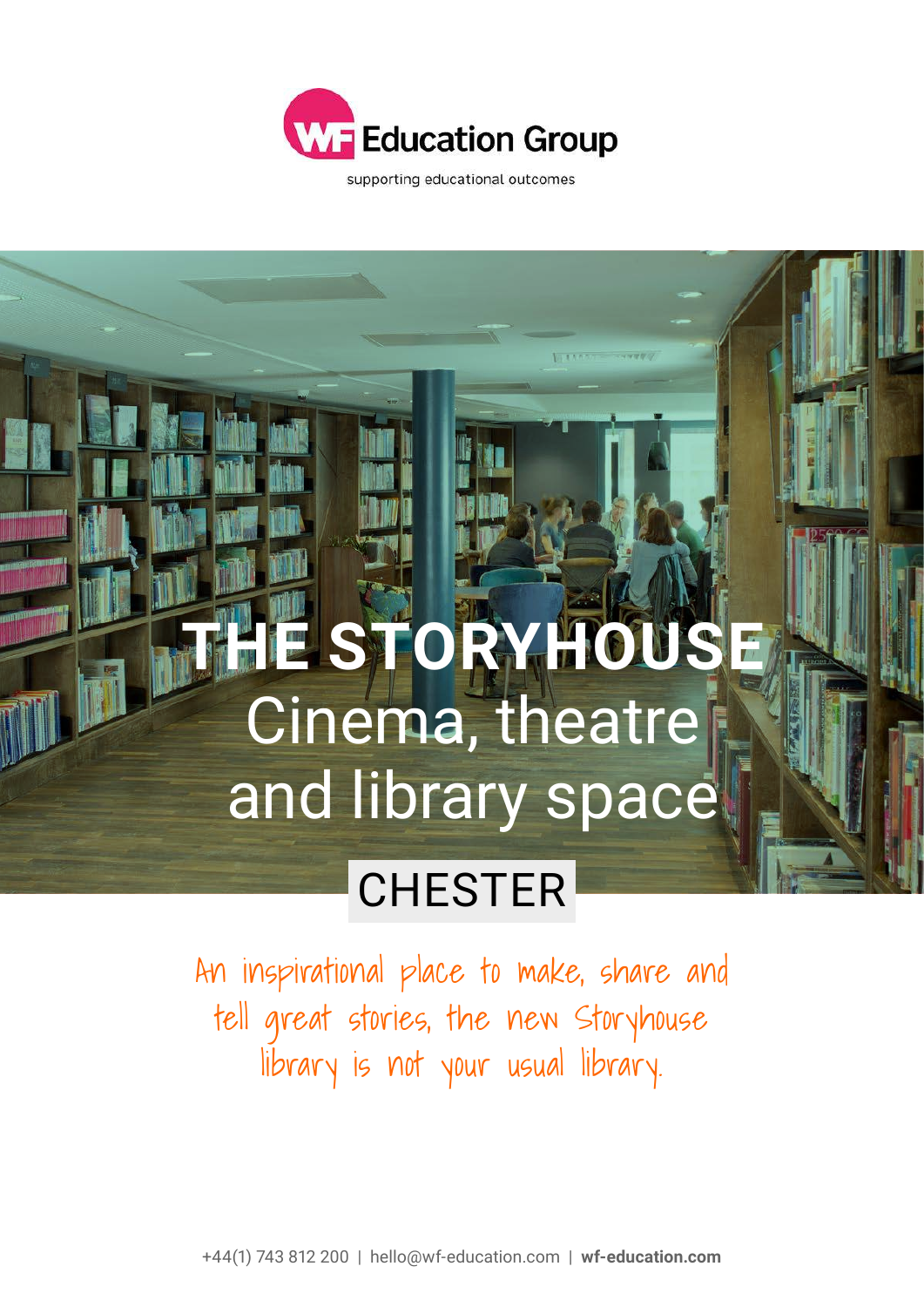## **WE Education Group**<sup>\*\*</sup>



## **We were delighted to be the main FF&E Consultants for Chester's £37m Storyhouse cultural centre, designed by Ellis Williams, project architects and Bennett Associates.**

The project repurposed the former Art Deco cinema to create an exciting new communal space and revitalise the city. Over two years of design and planning we consulted and worked alongside all stakeholders on this project which highlights our capabilities in designing and delivering landmark projects for all types of public space buildings.

The dark stained wood has both intimacy and dramatic appeal creating and warm and welcoming environment

We were involved in every area of this new space, from dressing rooms to kitchens, art deco styled shelving, furnishings, to zinc topped bars. We also designed, manufactured and installed the classic look, plywood stained



cladding that is used throughout the building from lift shafts to bars and envelopes all the library shelving. The dark stained wood has both intimacy and dramatic appeal creating and warm and welcoming environment and shows WF Educations's capabilities in being able to design and manufacture bespoke areas which are far removed from an off the shelf design solution. Our creative space planning weaves the library shelving throughout the building and is planned to create zones and hubs as well as act as a backdrop to social areas. An upstairs reading room provides a quieter area for reading and study, while a meeting room is available for community events.